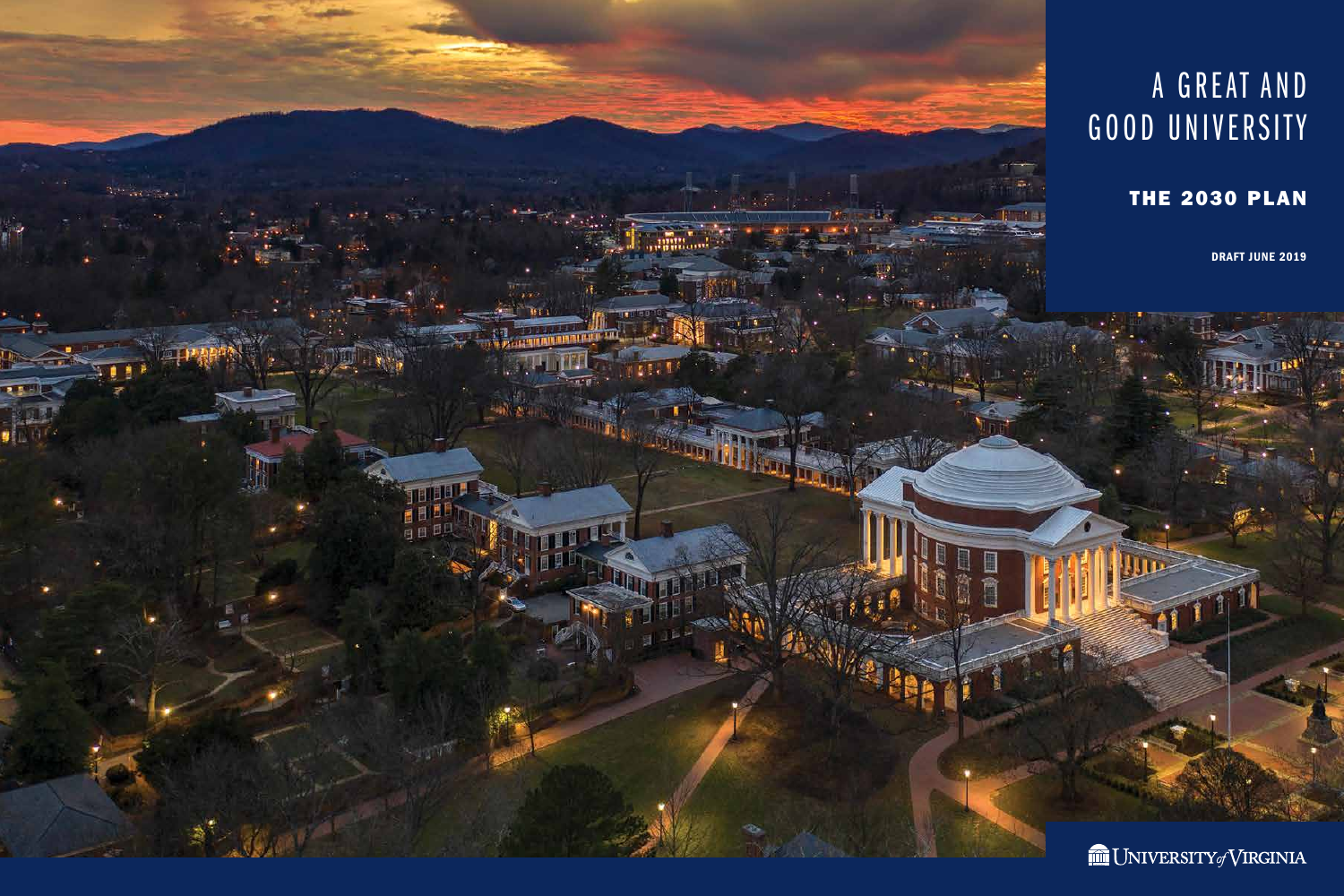## **INTRODUCTION**

IN JANUARY OF 1819, the Commonwealth of Virginia's General Assembly chartered what would become the University of Virginia. For two hundred years, the University has served Virginia, the nation, and the world by educating responsible citizen-leaders; advancing, preserving and disseminating knowledge; and providing world-class patient care. These responsibilities are enduring and will continue to inspire our efforts.

Building on this history, this strategic plan provides<br>B a roadmap for the future of UVA as it enters its uilding on this history, this strategic plan provides third century. The plan begins with our mission and articulation in 2013. It moves on to a vision statement, a set of goals, and a smaller set of key initiatives. Lastly, it describes the work to be done as we move from planning to execution.

The connection among these pieces is straightforward. Our aim is to be the best public university in 2030, and one of the very best in the world, whether public or private. We believe that the way to achieve this goal is by being both great and good, as described in the vision statement. The goals described in this document constitute our concrete definition of what we mean by a great and good university. The initiatives represent *some* of the efforts we will make to achieve our goals.

values, which were formally adopted in their current activities, programs, efforts, and initiatives already The last point is critical to keep in mind: The initiatives do not represent the sum total of all we are or will be doing to achieve the goals. There are numerous underway across the Grounds and within schools and departments that are relevant to the goals. The key initiatives are limited to new, major efforts by the University. In order for this strategic plan to guide our actions, initiatives must be limited to a number that can be plausibly implemented over the next eight to ten years.

> Our schools will pursue their own individual plans. These plans will be consistent with our overall goals, but they will build on the unique strengths and advance the distinctive missions of the schools.

Similarly, our University Health System is critical to the University and its mission. As an integral part of the University, many of the goals that follow apply to the Health System, just as they apply to all of the schools, including recruiting and supporting outstanding students, faculty, and staff; enabling path-breaking research that improves lives; creating an inclusive community of trust; and being a strong partner and a good neighbor to Charlottesville. At the same time, the Health System is sufficiently large and complex that it will develop its own strategic plan that will build on these goals and include others necessary for its success.

The College at Wise is also critical to our ability to serve the Commonwealth broadly. It, too, has unique opportunities and challenges and will, therefore, develop its own strategic plan.

All of which is to say that this document is not meant to be a catalogue of all that we are doing. It is also not meant to be a catalogue of everything important that we are doing. There is great and important work that is not part of a new key initiative but is nonetheless vital to the University and critical to achieving our goals.

With those thoughts in mind, we hope you are excited and inspired by what follows.

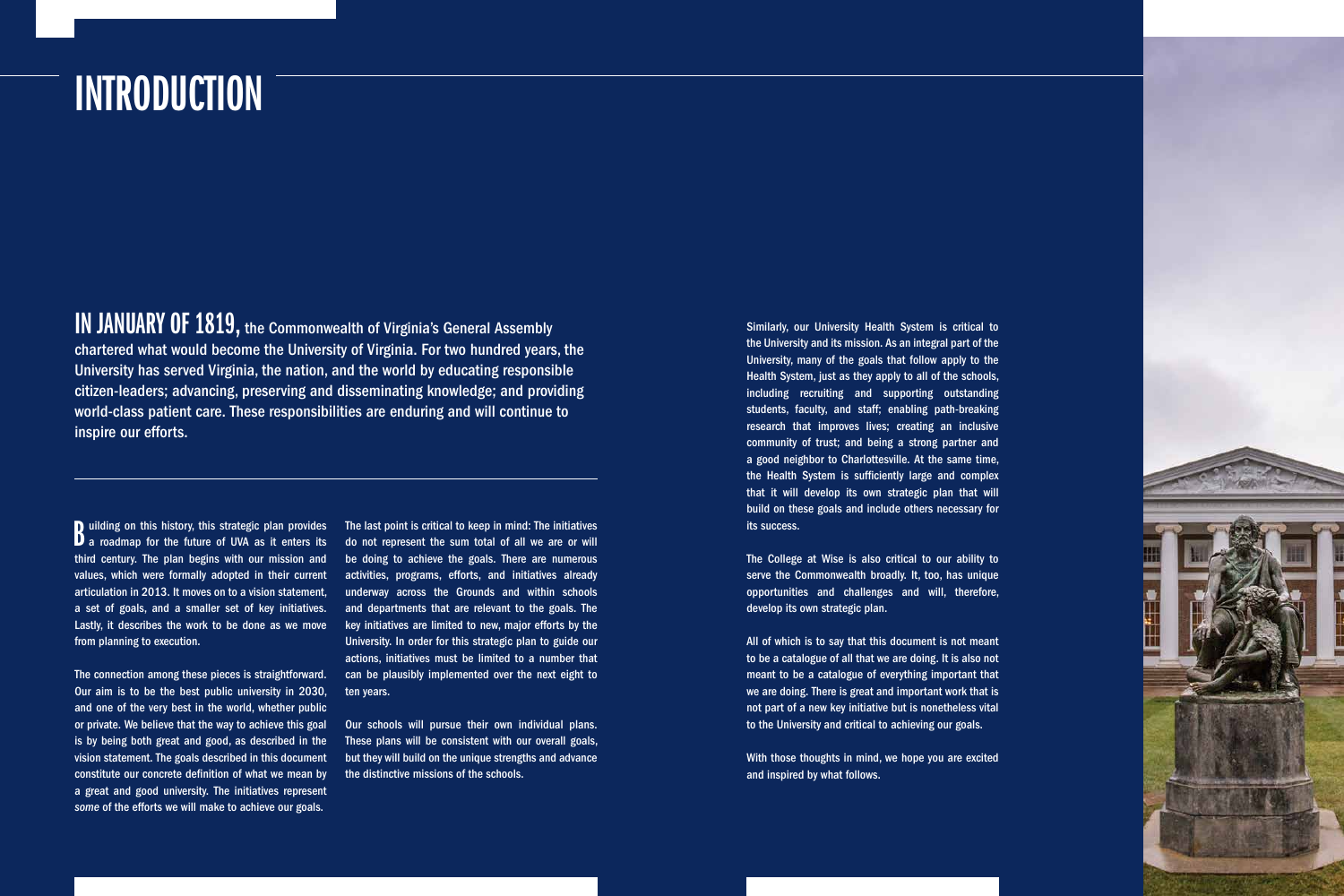### TABLE OF CONTENTS

|                                            | <b>Mission and Values _</b>                                                           | 5                   |
|--------------------------------------------|---------------------------------------------------------------------------------------|---------------------|
| <b>VISION</b>                              | A Great and Good University <u>Network 6</u>                                          |                     |
|                                            | <b>STRATEGIC PLANNING</b>                                                             | - 8                 |
| A GREAT AND GOOD UNIVERSITY, THE 2030 PLAN |                                                                                       |                     |
| $\mathbf{I}$ .<br>$\bar{\mathbf{H}}$ .     | <b>Strengthen Our Foundation 16</b><br><b>Cultivate the Most Vibrant</b>              |                     |
|                                            | <b>Community in Higher Education 18</b><br><b>III.</b> Enable Discoveries that Enrich |                     |
| IV.                                        | and Improve Lives<br><b>Make UVA Synonymous</b>                                       | $\overline{\bf 20}$ |
|                                            | with Service <b>With Service</b>                                                      | 22                  |
| Key Initiatives                            |                                                                                       | 25                  |

**Next Steps** 21

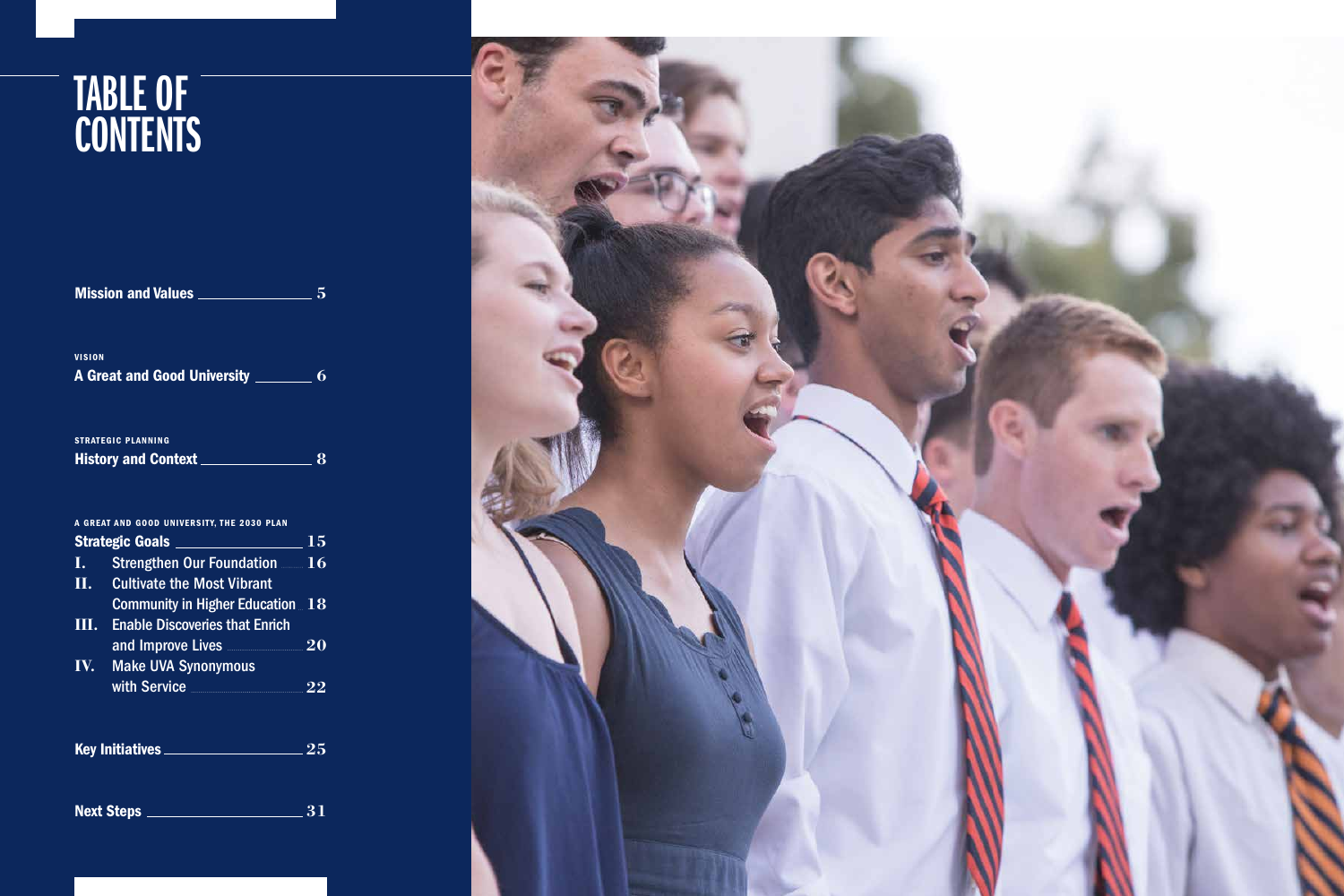

## Mission and Values

IN 2013, the Faculty Senate approved the following mission and values statement, which remains in place today:

 serves the Commonwealth of Virginia, the nation, and The University of Virginia is a public institution of<br>higher learning guided by a founding vision of higher learning guided by a founding vision of discovery, innovation, and development of the full potential of talented students from all walks of life. It the world by developing responsible citizen-leaders and professionals; advancing, preserving, and disseminating knowledge; and providing world-class patient care.

### We are defined by:

- Our enduring commitment to a vibrant and unique residential learning environment marked by the free and collegial exchange of ideas;
- Our unwavering support of a collaborative, diverse community bound together by distinctive foundational values of honor, integrity, trust, and respect;
- Our universal dedication to excellence and affordable access.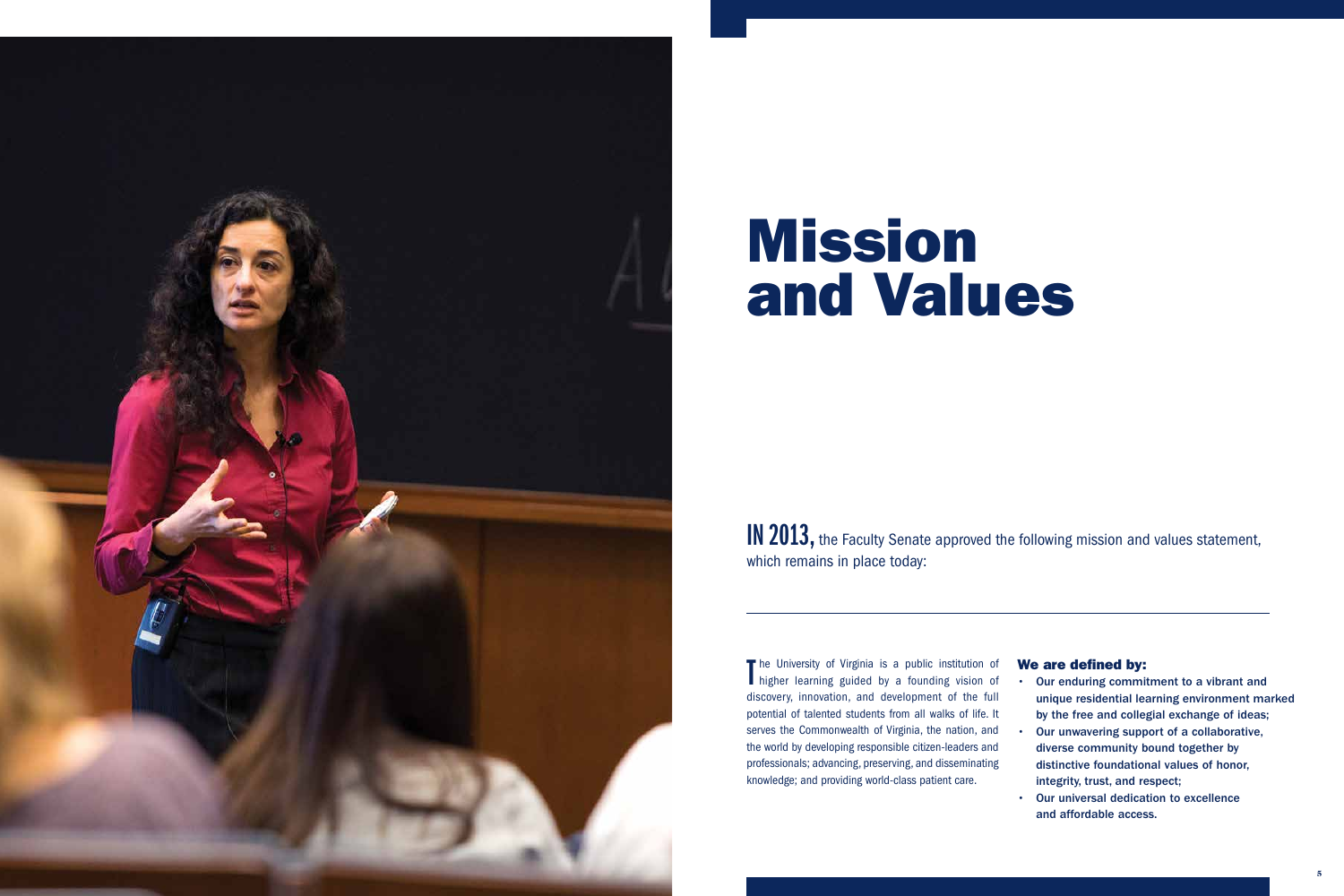# A Great and Good University

### VISION

This year marks our bicentennial. Two hundred years ago, the Virginia General Assembly voted to grant a state<br>Charter to Central College, which was the original name Thomas Jefferson gave to what would become the Universit **T** his year marks our bicentennial. Two hundred years ago, the Virginia General Assembly voted to grant a state of Virginia.

Jefferson did not set out to create a school that was like others in existence at the time. From the layout of the Grounds, to the type of faculty hired, to the structure of the curriculum and the courses offered, to the secular nature of the University, to its overriding purpose—to serve our new democracy—UVA was distinctive. Jefferson's vision was far from perfect, and it excluded more students than it included. But the core elements of his design were visionary and, in some respects, revolutionary.

 To this end, we must reimagine what will be expected of universities in 2030. My belief is that universities will be, and should be, judged quite differently than they are today.With the growing skepticism of higher education, combined with the explosion of data that give insight into what happens on campus and after our students graduate, I believe that colleges and universities will be—and should be—assessed by criteria that better capture the true value of an institution.

As we enter our third century, we would do well to retain that revolutionary spirit. Higher education is more frmly established today than it was two centuries ago, but we are in a period of remarkable instability and uncertainty. The public is increasingly skeptical of the value of a college degree and the contributions of higher education to American progress. To remain true to our core tradition of innovation, our aim should be to build toward a university that is not like others already in existence.

In 2030, universities will be judged in part by how well run they are and whether they are ethical institutions whether they are great places to work and good partners with their surrounding communities; whether they are engines of economic growth; and whether they reach students, of any age or walk of life, who do not have the good fortune to enroll as full-time students. Attention will be paid to the return on investment, whether it is the investment that families make when paying tuition or the investment that legislatures make when allocating funds to support universities.Attention will also be paid to, and I believe there will be ways to measure, how well universities serve the public through their alumni, their research, and their medical care.

If I am correct, colleges and universities in 2030 will be judged by the quality of their classroom and residential experiences and how these contribute to the future success of our students.They will be judged by how well students are prepared to secure their first jobs and also how well they are prepared to lead meaningful, satisfying lives. They will be judged by how long it takes students to graduate and how much debt they will carry when they leave.They will be judged by how well students are prepared to lead in a diverse and globally connected world. They will be judged by how well they promote social and economic mobility. Their faculty will be judged by their research productivity, their infuence, and their impact—on students, on other scholars, and on the world around them.

In all this, we must never forget that our ultimate purpose, especially as a public university, is to serve the public through an unending and fearless search for truth and through our teaching, our research, and our health care. In a sense, then, to build toward the future requires nothing more and nothing less than that we rededicate ourselves to the original, animating purpose of UVA—to serve. If everyone involved with UVA—students, faculty, staff, and alumni understands that this is our ultimate aim and their primary obligation, I have no doubt that we will be the leading public university, and one of the very best overall, in 2030—and for good reason.

We must begin building toward that future today—asking ourselves what truly matters in higher education and setting our sights on excelling in each and every one of those areas.

But there is a larger point that captures the essence of our task: We should strive not simply to be *great,* but also to be *good,* recognizing that in the not-too-distant future, it will likely be impossible for a university to be truly great if it is not also good. The very best faculty, students, and staff are going to want to live, work, and study at institutions in which they can believe wholeheartedly; institutions that are both outstanding and ethical; institutions that are excellent, but excellent for a purpose.

If we reach this goal, I believe we will also achieve a more concrete goal: We will be the leading public university in the country in 2030 and one of the very best in the world, whether public or private.

> JAMES E. RYAN PRESIDENT, UNIVERSITY OF VIRGINIA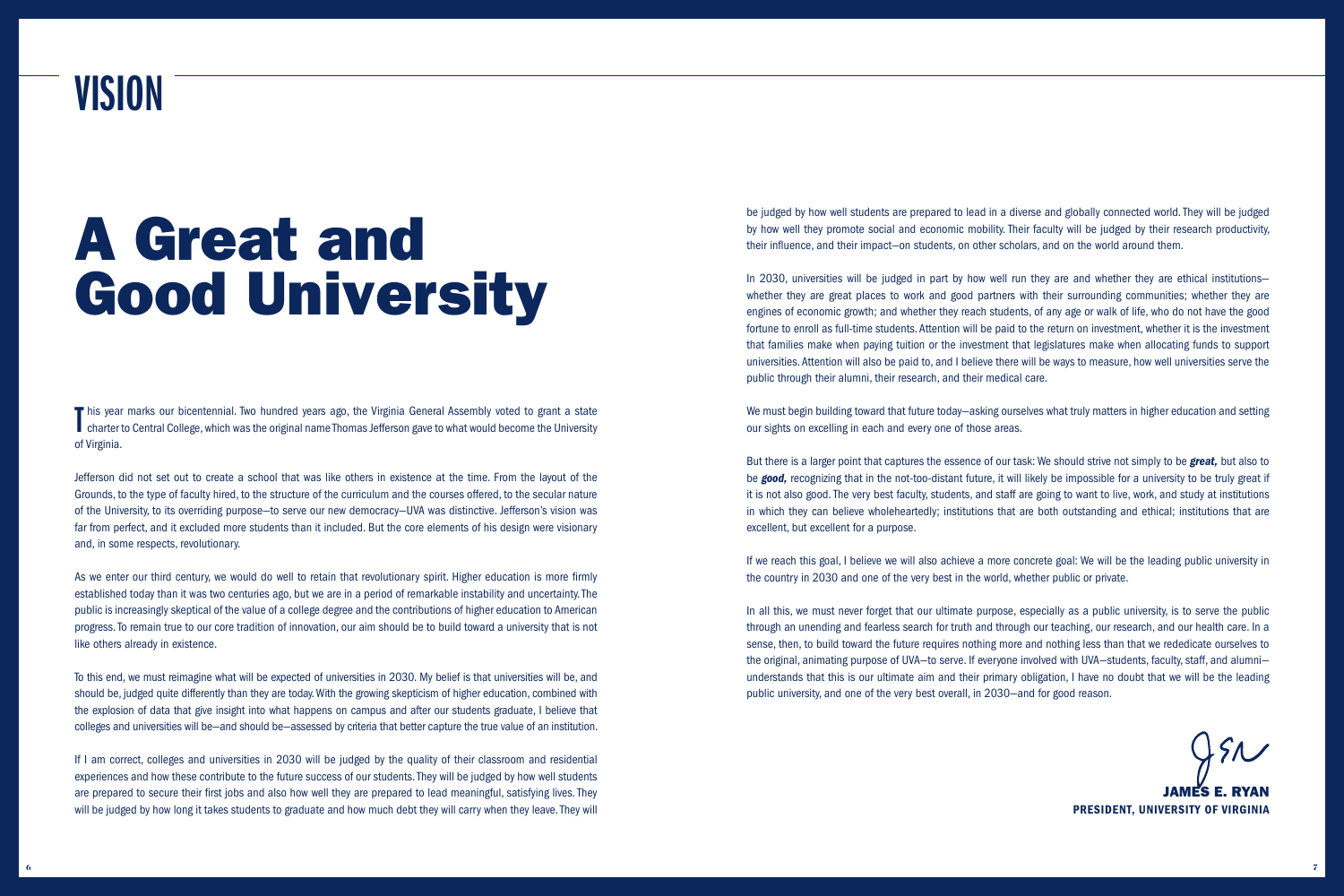### STRATEGIC PLANNING

# History and Context

I n December 2013, the University released its last strategic plan, The Cornerstone Plan, which articulated "a vision and set of strategic directions that will equip the University to move boldly into its third century" (The Cornerstone Plan, p. 3). Prior to developing the plan, the University commissioned a study evaluating our position relative to our peers. Among other fndings, the study noted that the University "is uniformly recognized among Research 1 universities for its superior undergraduate experience and its emphasis on the liberal arts… a distinctive shared culture among faculty and students, leadership in areas of the humanities and social sciences, outstanding professional schools that 1 ased in part on this analysis, the University developed<br>
1 the Cornerstone Plan, which was built around five pillars: sased in part on this analysis, the University developed • Enrich and strengthen the University's distinctive

notably value the student experience, several top-tier science and engineering research programs, and an unusual residential scale among research universities" (The Cornerstone Plan, p. 6). It further noted that those strengths translated into high ratings in numerous publications including *U.S. News & World Report, Kiplinger's, Princeton Review,* and *Investor's Business Daily,* all of which state that UVA is among the best values in higher education. While the study underscored the University's strengths, it also pointed out that some held the perception that the University had not kept pace in research funding and needed to bolster its faculty recruitment efforts.

### THE CORNERSTONE PLAN 2013–2018

- residential culture
- Strengthen the University's capacity to advance knowledge and serve the Commonwealth of Virginia, the nation, and the world through research, scholarship, creative arts, and innovation
- Provide educational experiences that deliver new levels of student engagement
- Assemble and support a distinguishing faculty
- Steward the University's resources to promote academic excellence and affordable access

In short, we have made significant progress. Now it falls to us to build on our foundation, recognizing where we are strong and where we must [improve. We](https://improve.We) also have an obligation to recognize how the world has changed over the past six years and to lay out a vision that will allow us not only to keep pace but to lead.

Over the past six years, focusing on these pillars allowed the University to make great strides in addressing some of our biggest institutional challenges. For example, we significantly increased our sponsored research budget and our pan-University research efforts—from \$284 million in 2013 to \$394 million in 2018—including launching a broad translational research effort, iThrive. We started four pan-University institutes, focused on the Brain, Global Infectious Diseases, Environmental Resilience, and Data Science, each of which takes a multi-disciplinary approach to one of the world's greatest challenges.

The University also made progress in providing educational experiences that produced higher levels of student engagement, creating dynamic, cutting-edge infrastructure such as the Link Lab, where students collaborate on research that is addressing real-world challenges. Launching the Global Studies program

 $\begin{array}{ccc} 8 & 9 \end{array}$ 

provided an interdisciplinary program long requested by students, bringing together theory and practice with an emphasis on experiential learning in global contexts.

The College of Arts & Sciences continues to pilot an innovative, comprehensive, and interdisciplinary general education curriculum spearheaded by College Fellows, some of UVA's best scholar-teachers. The result is an education in the liberal arts and sciences that is built upon a new first-year experience, designed to help students flourish at UVA, in their chosen careers, and as active citizens.

We have made great strides in building a strong and diverse faculty bolstered by significant investment in our Bicentennial Professorships and our innovative recruitment strategies, including Targets of Opportunity ("TOPS") and cluster hires. Moreover, our students report a high degree of satisfaction with the quality of faculty instruction.

Finally, through AccessUVA and other efforts, our student body is more diverse than at any time in our history.

Some of the themes articulated in the plan that follows like our unique residential experience—are extensions of the work done over the past years. Others—like the need to be a better neighbor—are new. All of them are presented with humility, knowing that in a rapidly changing world, our thinking and plans must continually evolve.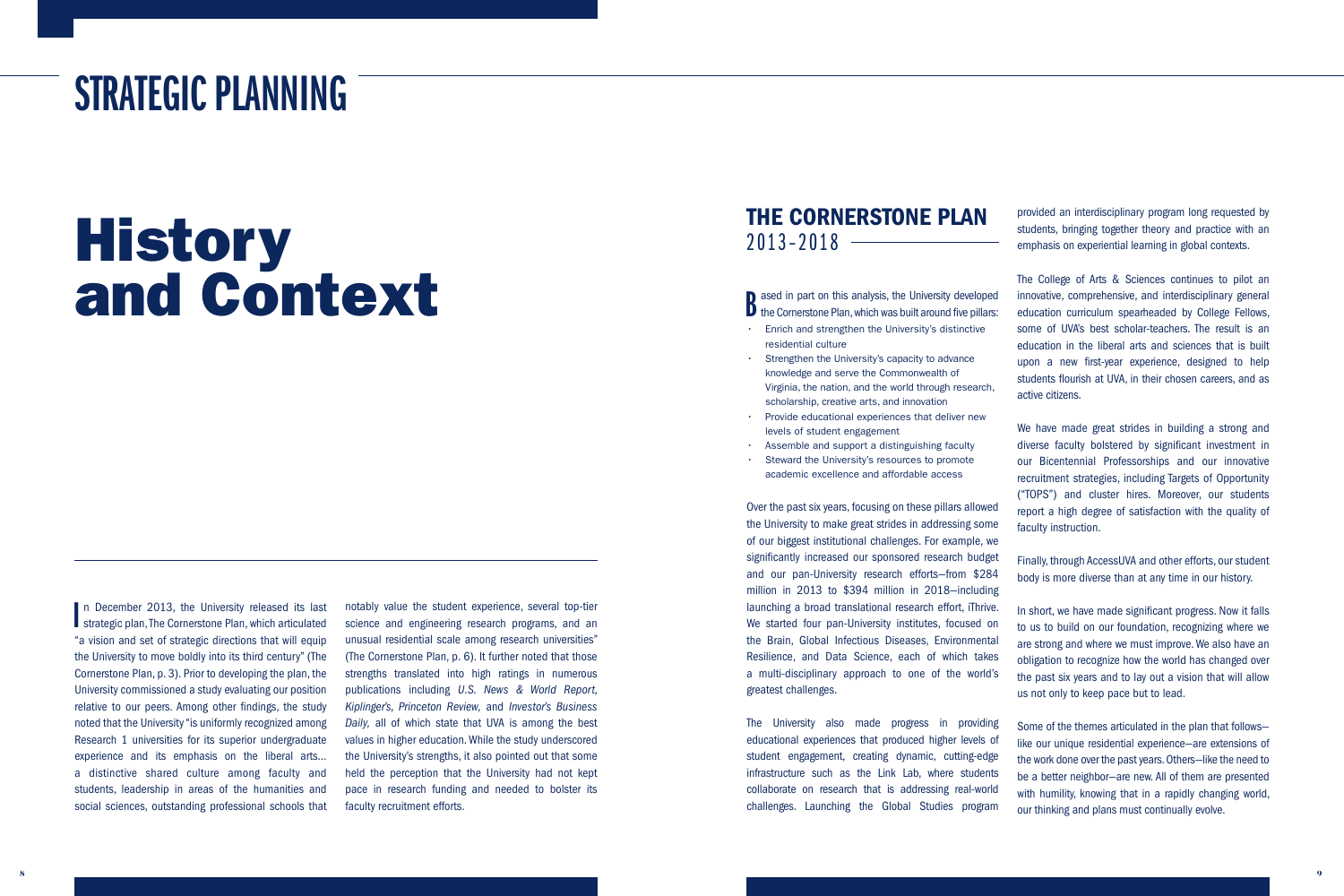### OURS TO SHAPE

On August 1, 2018, his first day in office, President Jim Ryan posed some critical questions about how UVA can best build community, support discovery, and serve Charlottesville, the Commonwealth of Virginia, the nation, a the world. Through the "Ours to Shape" initiative, University and community members were invited to weigh in with their vision of the University's future.

### On October 2, 2018, the President appointed a Strategic Planning Committee and charged it as follows:

The Ours to Shape website provided a primary mechanism for people to provide input to the strategic planning process. To augment feedback received through the website, President Ryan and the Strategic Planning Committee conducted over 100 outreach sessions attended by thousands of people representing wide-ranging constituencies, including Deans and other University leaders, faculty members, staff, students, parents, alumni, and friends. The Strategic Planning Committee analyzed all of the feedback and identifed themes of importance to the UVA community. The sixteen themes ranged from "research," "diversity

During the 2018-2019 academic year, a Presidentially appointed Committee will lead a structured process that will enable University leadership to make informed strategic decisions about the future direction of the University. Cochaired by Michael Lenox (Professor, Senior Associate Dean and Chief Strategy Officer at the Darden School) and Margot Rogers (the President's Senior Advisor for Strategic Initiatives), the Committee

will complete its work by late spring 2019 with the goal of sharing a draft plan with the University's Board of Visitors at their meeting on June 7, 2019. The strategic plan that results from this process will be operational for a minimum of five years and will be geared to achieving the vision for the University in ten to ffteen years. The process will be inclusive of the University and the community's diverse constituencies and will foster a climate of mutual respect. Not every stakeholder may agree with every specific position or action that the resulting strategic plan advances, but all should feel that the process was inclusive and fair.

and inclusion," and "student services," to "external relationships," and "operations." The outreach also generated specific ideas for initiatives the University could undertake to address some of our biggest challenges and opportunities.

Based on this input and working sessions with University leaders, collaborators from across the University analyzed ffty potential initiatives. University leaders reviewed, discussed, and debated these initiatives, and pared the list to ten, which form the core of the strategic plan.

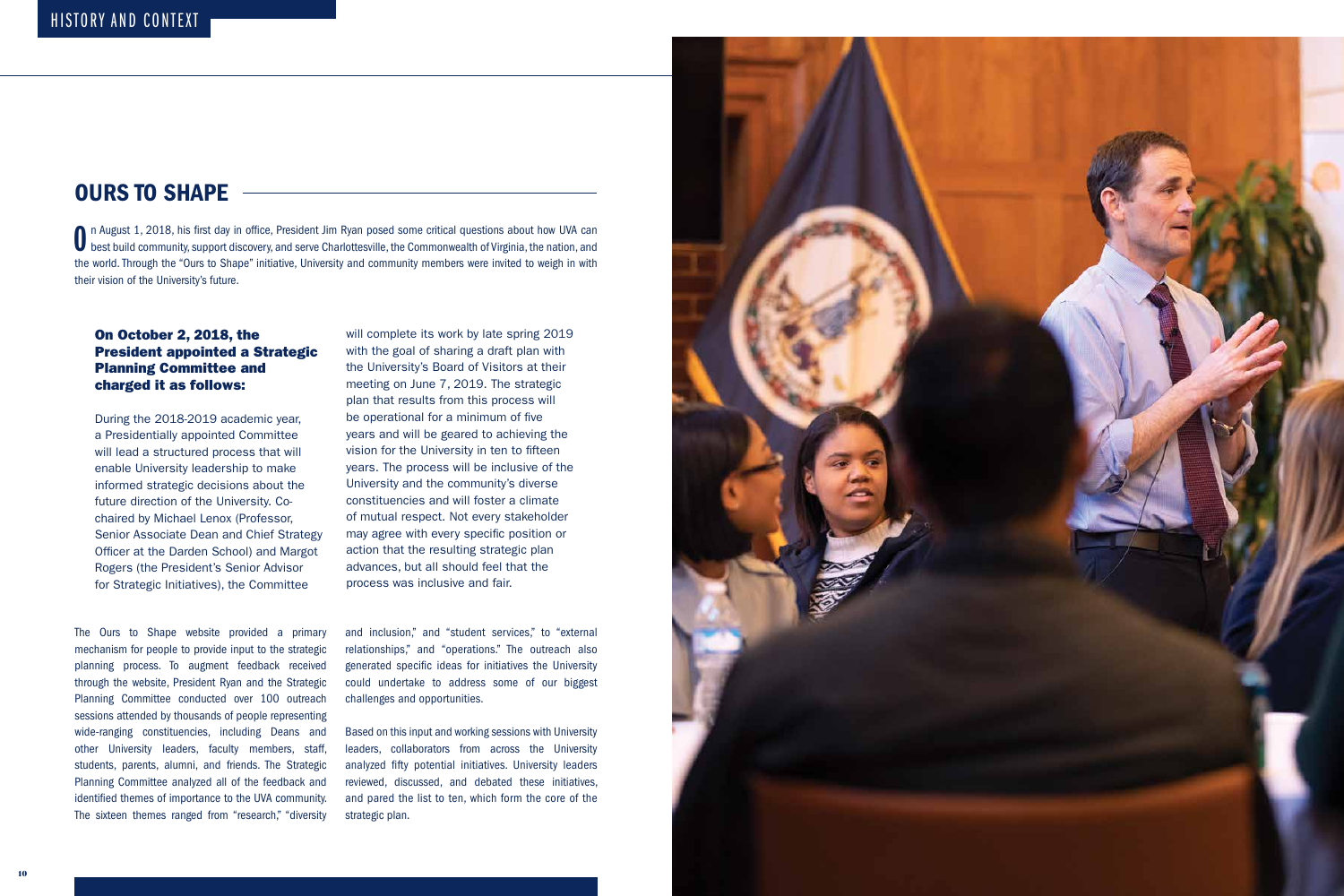### **COMMITTEE** MEMBERSHIP

('93 SEAS, '94 SEAS)

### MICHAEL LENOX

Committee Co-Chair; Murphy Professor of Business; Senior Associate Dean; and Chief Strategy Officer at the UVA Darden School of Business

 ('92 LAW, '92 GSAS) Committee Co-Chair; Senior Advisor to the President, Strategic Initiatives

### MARGOT ROGERS

### PHILIP BOURNE

### RUTH BERNHEIM

### ('80 LAW)

Chair of the Department of Public Health Sciences; Professor of Public Health Sciences, Medicine and Family Medicine at the UVA School of Medicine; Co-Director of the Institute for Practical Ethics and Public Life at UVA

Stephenson Chair of Data Science; Director of the Data Science Institute; Professor of Biomedical Engineering at the UVA School of Medicine

### CATHERINE BRADSHAW

Professor and Associate Dean for Research and Faculty Development at the UVA Curry School of Education and Human Development

### GREGORY FAIRCHILD

### ('92 DARDEN)

Isidore Horween Research Professor of Business Administration; Associate Dean for Washington, D.C. Area Initiatives; and Academic Director of Public Policy and Entrepreneurship at the UVA Darden School of Business

### ALLEN GROVES

('90 LAW)

Associate Vice President and University Dean of Students

### KELSEY JOHNSON

Professor in the Department of Astronomy at the UVA College and Graduate School of Arts & Sciences; Director of the Echols Scholars Program; Director of the Dark Skies, Bright Kids program

### CHRISTINE KENNEDY

Associate Dean for Academic Programs; Madeline Higginbotham Sly Professor of Nursing at the UVA School of Nursing; Professor of Pediatrics at the UVA School of Medicine

### JOHN LACH

### COLEEN MCNAMARA

Frances Myers Ball Professor of Internal Medicine at the UVA School of Medicine

STEPHEN MULL

Vice Provost for Global Affairs

### JAHAN RAMAZANI

('81 CLAS) University Professor and Edgar F. Shannon Professor in the Department of English

### MARGARET FOSTER RILEY

Professor in the Charles L. Brown Department of Electrical and Computer Engineering; Director of Cross-Cutting Initiatives at the UVA School of Engineering and Applied Science School of Commerce

Professor of Law; Director of Animal Law at the UVA School of Law; Professor of Public Health Sciences at the UVA School of Medicine; Professor of Public Policy at the UVA Batten School of Leadership and Public Policy; Faculty Representative on the Board of Visitors

### BETHANY TEACHMAN

Professor of Psychology; Director of Clinical Training; Director of Diversity and Inclusion in the Department of Psychology at the UVA College and Graduate School of Arts & Sciences

### RAMBERT TYREE

Fourth-Year Student in the UVA McIntire

*Ex Offcio Members:* 

FRANK (RUSTY) CONNER

Rector, Board of Visitors

### JENNIFER (J.J.) WAGNER DAVIS

Executive Vice President and Chief Operating Officer, represented by Megan Lowe, Assistant Vice President and Chief of Staff

### TOM KATSOULEAS

Executive Vice President and Provost, represented by Anda Webb, Vice Provost for Administration and Chief of Staff

### M. ELIZABETH MAGILL

Executive Vice President and Provost-Elect, represented by Anda Webb, Vice Provost for Administration and Chief of Staff

### RICHARD (RICK) SHANNON

Executive Vice President, Health Affairs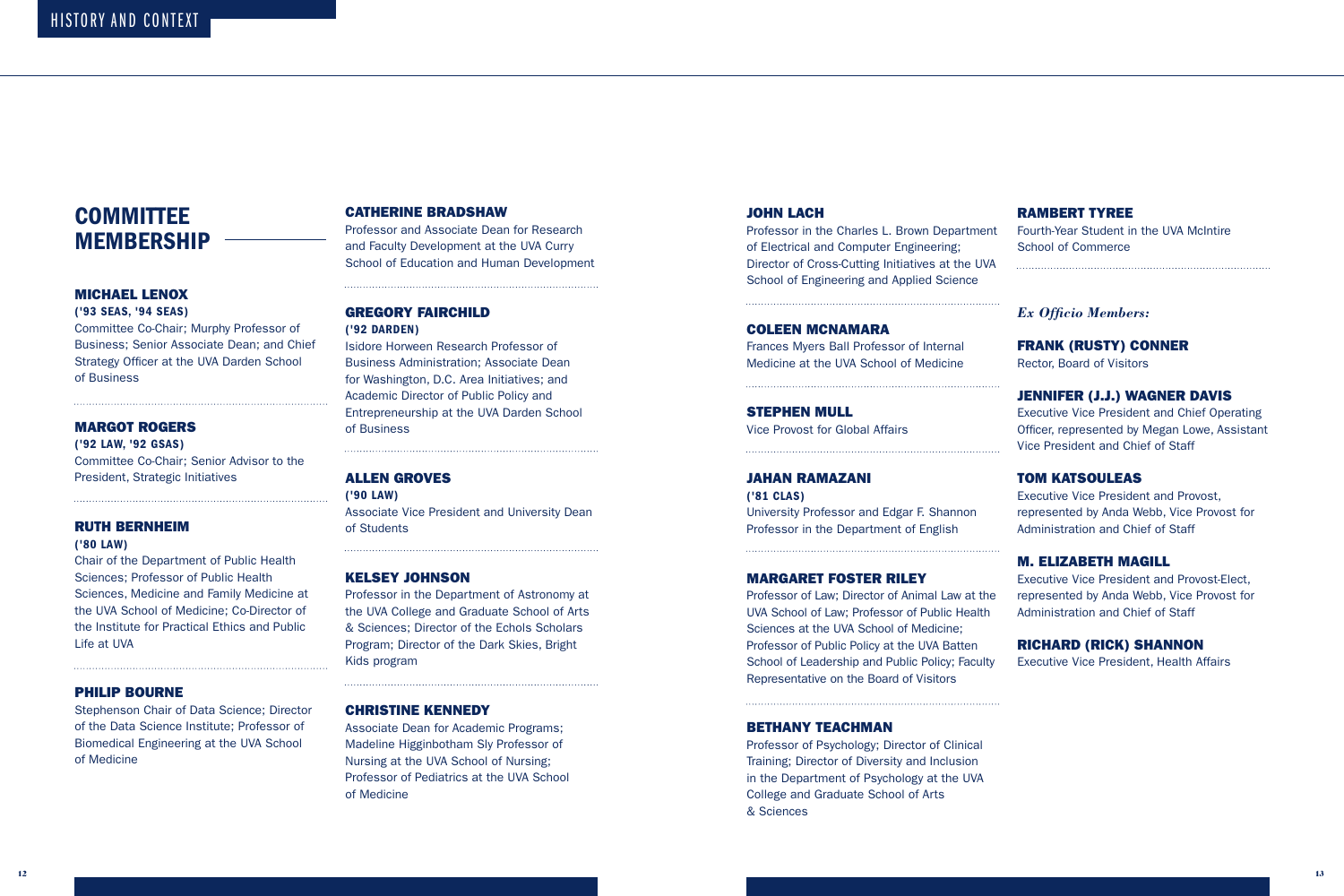# A GREAT AND GOOD UNIVERSITY





THE 2030 PLAN

# Strategic Goals

**O** ur plan is built around four overarching goals. The first is to strengthen our foundation, which means supporting our students, faculty, and staff. The second is to cultivate the most vibrant community in higher education, to prepare our students to be servant-leaders in a diverse and globally connected world. The third is to enable discoveries that enrich and improve lives, and the fourth is to make UVA synonymous with service.

We describe more specific sub-goals under each of these broad aims, which together represent our concrete vision of what it means to be a great and good University. The initiatives that follow, as described at the outset of this document, represent some of the ways that we plan to achieve our goals, but they are not meant to capture everything we are doing or will be doing at the University.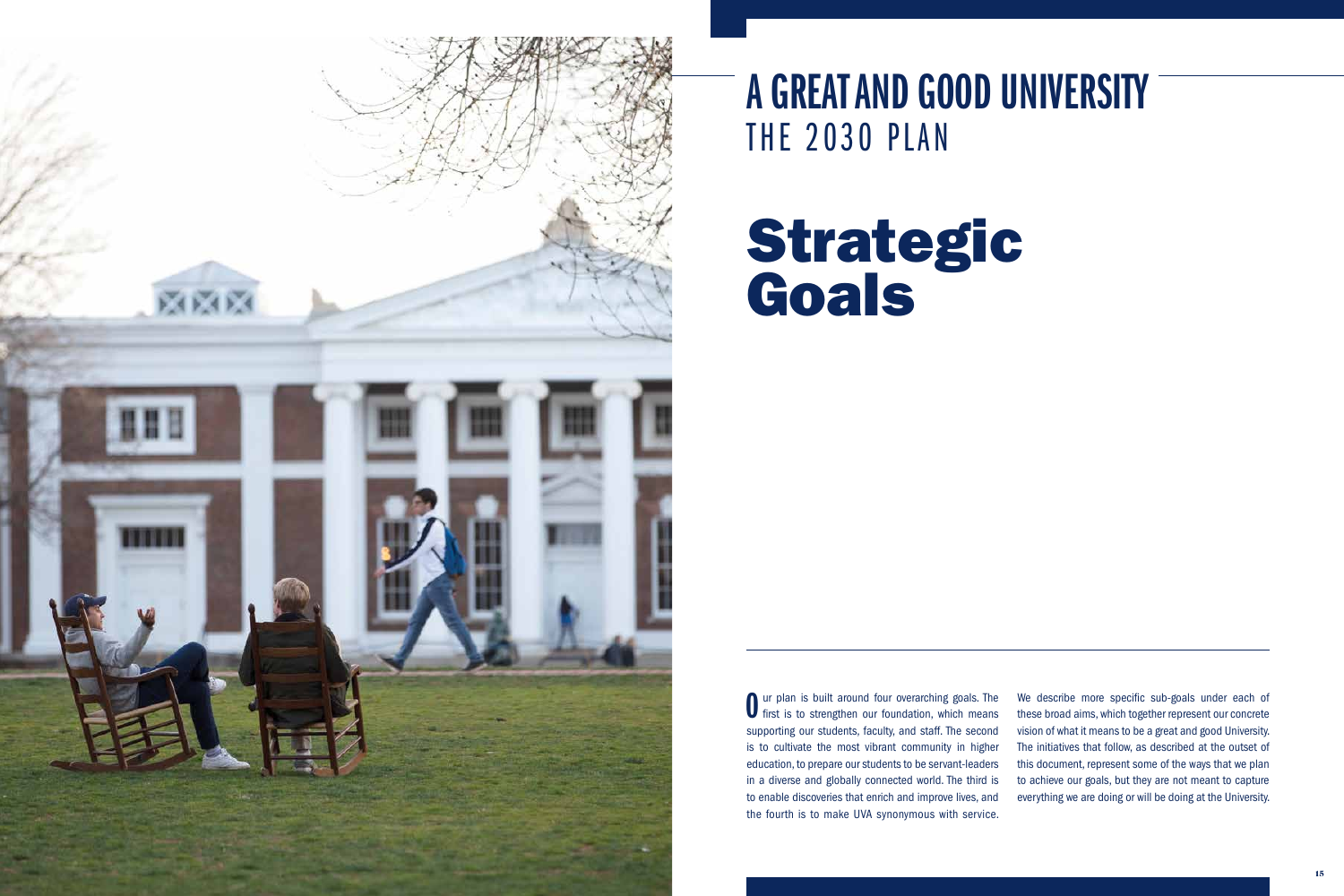### I. **STRENGTHEN** OUR FOUNDATION

Recruit and retain excellent and diverse faculty.

A university is only as strong as its faculty. We will strive to attract a group of faculty who are both talented and diverse, who are or will be leaders in their fields, and who are committed to both outstanding research and outstanding teaching. We will work to improve our recruitment of outstanding doctoral students and postdoctoral fellows, recognizing that this is key to the recruitment and retention of outstanding faculty. We will also do all that we can to help our faculty reach their potential as both scholars and teachers.

Attract and support talented and passionate staff.

Universities cannot achieve their educational mission, much less excel, without talented and dedicated staff who have the support they need to do their best work. We will be known as one of the best employers in higher education. Staff will be paid fairly and treated well, offered opportunities to advance in their careers while remaining at UVA, and feel, with justifable reason, like an essential and valued part of the UVA community.

We should strive to attract and support<br>the best students, faculty, and staff, recognizing that our success depends on the quality of our people. We must also provide efficient and effective systems that support their work, and cultivate a culture that nurtures and stimulates their growth and development.

Ensure that our systems enable our students, faculty and staff to do their best work.

health care. Our students, faculty, and staff need high-quality systems to support their work, including sufficient and efficient research infrastructure. We will have financial and technological tools and nimble, reliable systems, and help every member of the University community to be more efficient and effective. As a university, we will strive to be one of the best-run education institutions in the country, recognizing that it will allow us to better advance our core missions of teaching, research, and **Ensure that our systems**<br> **Ensure that our students,**<br> **Statulty and staff to do**<br> **Consider their work.**<br> **Consider the stature of integrity, mutual<br>
care of integrity, mutual<br>
care and <b>innovation.**<br>
Our students, facul

of integrity, mutual respect, excellence, and innovation.

To bring out the very best in our people, we will cultivate a University-wide culture that is supportive and respectful, expects and celebrates excellence, and encourages innovation.

To do so, we will:

Recruit and support exceptionally talented, diverse, and service-oriented students, regardless of their economic circumstances.

We will attract and support extraordinary students, from all backgrounds, who have the potential to live lives of purpose, impact, and service in whatever fields they enter. In particular, we will strive to be one of the very best universities for first-generation and underrepresented students, recognizing that creating economic and social opportunities is one of the highest callings for a public university.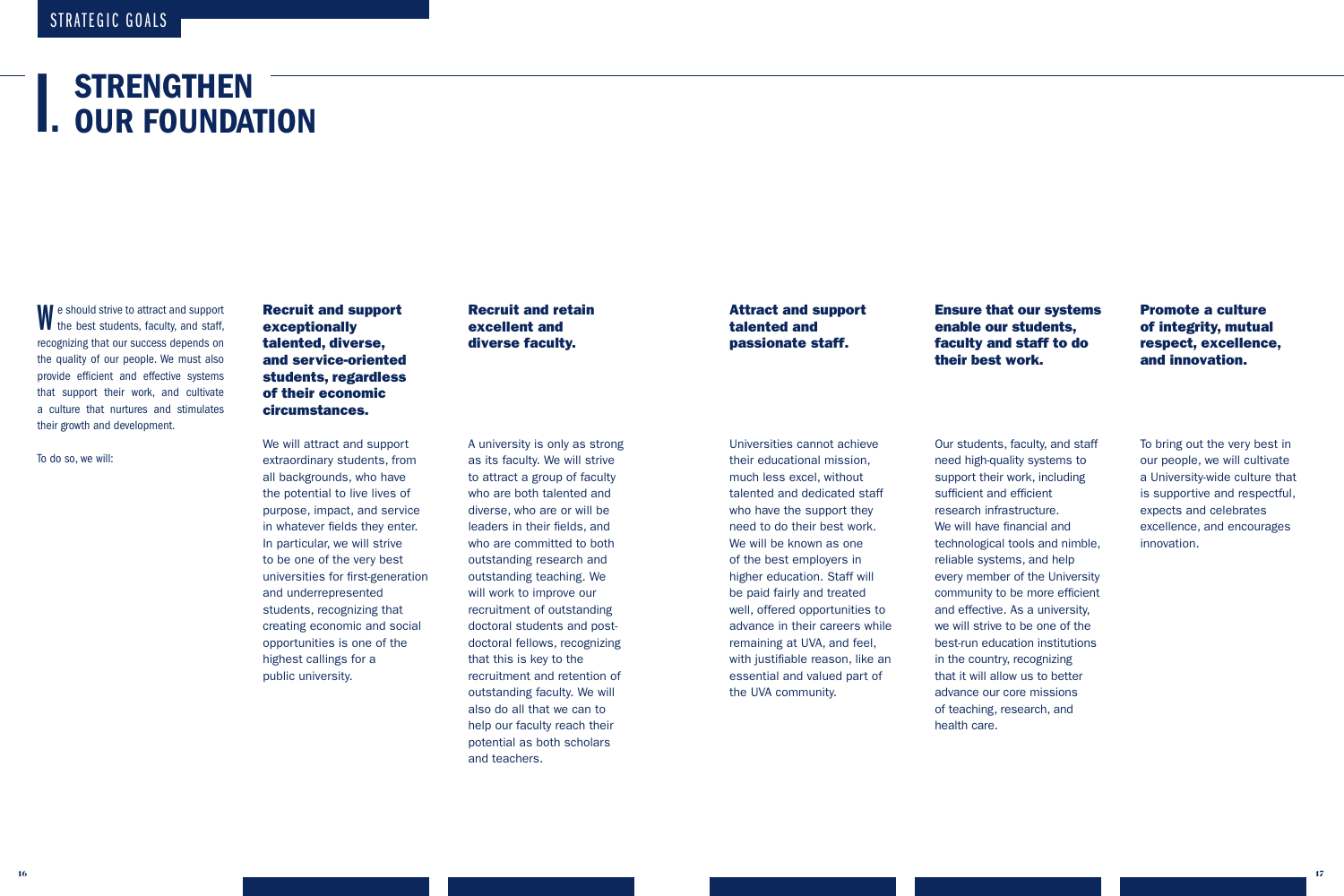# CULTIVATE THE MOST VIBRANT<br>COMMUNITY IN HIGHER EDUCATION

O ne of our greatest strengths is our student experience, which features opportunities for meaningful interactions inside and outside of the classroom among faculty, students, and staff; a tradition of student self-governance and a strong honor system; a dynamic arts community; and an outstanding athletics program—all in a uniquely beautiful, historic, and distinctive setting, and all of it designed for the purpose of

 vast array of interests, and small enough to preparing students to lead, learn, and serve. We are large enough to satisfy a create a sense of connection and belonging. In order to continue to attract the very best students, and to prepare and inspire them to live their best lives,we must offer them an unparalleled experience while on Grounds.

 to be a good neighbor and employer. Our relationship with Charlottesville and the surrounding counties is critically and mutually important. Our success as a university depends in no small part on the strength of those communities, and on the strength of our relationship with them. We will reach our potential as a university only if we partner with our neighbors to ensure that the Charlottesville region is an attractive and equitable place to live. At the same time, as an anchor institution we must take seriously our responsibility

 critical part of our community. We should Last, our extraordinarily loyal alumni are a do more to engage them and to provide them with opportunities for life-long learning as they navigate their way through a fast-paced and changing economy.

### Be a community that Be a strong partner Strengthen our consistently lives with and good neighbor engagement its values. to the Charlottesville with alumni. region.

To build on these strengths and to address existing gaps, we will:

### Prepare students to be servant-leaders in a diverse, globally connected world.

We will live by and promote We are an anchor institution, The connection our alumni the values at the heart of the and we will work side by side feel with UVA will begin when University, including service, with our neighbors to help they arrive on Grounds and excellence, honor, diversity ensure that the Charlottesville continue to blossom over and inclusion, free speech region is among the best their lifetimes—with and academic freedom, and and most equitable places opportunities to contribute to student self-governance. The live, work, and study. We the University in meaningful Also, we will both study will approach this work with ways and engage in and be accountable as an humility and respect, and with continuous learning. institution to address pressing the ultimate goal of creating a societal challenges, including general sense that we are all environmental sustainability, environmental sustainability, environmental sustainability. social mobility, educational inequities, and health disparities.

Preparing students to be responsible leaders committed to serving others was part of our founding mission and should remain central to what we do. From the classroom to student self-governance, the honor system, the arts, residential experiences, athletics, and volunteer opportunities, we will intentionally prepare our students to lead and serve others. We will also assess the impact of our programs so that we can better understand how our students learn and develop and use that evidence when refining programs or designing new ones.

### Continuously promote and strengthen an inclusive community of trust.

Every member of our community should feel welcome and be able to find a home at UVA, and all members of our community should work to promote an environment that is welcoming and inclusive. We will also encourage and make it easier for students, faculty, and staff to build bridges across lines of difference, because any community is only as strong as the connections within it.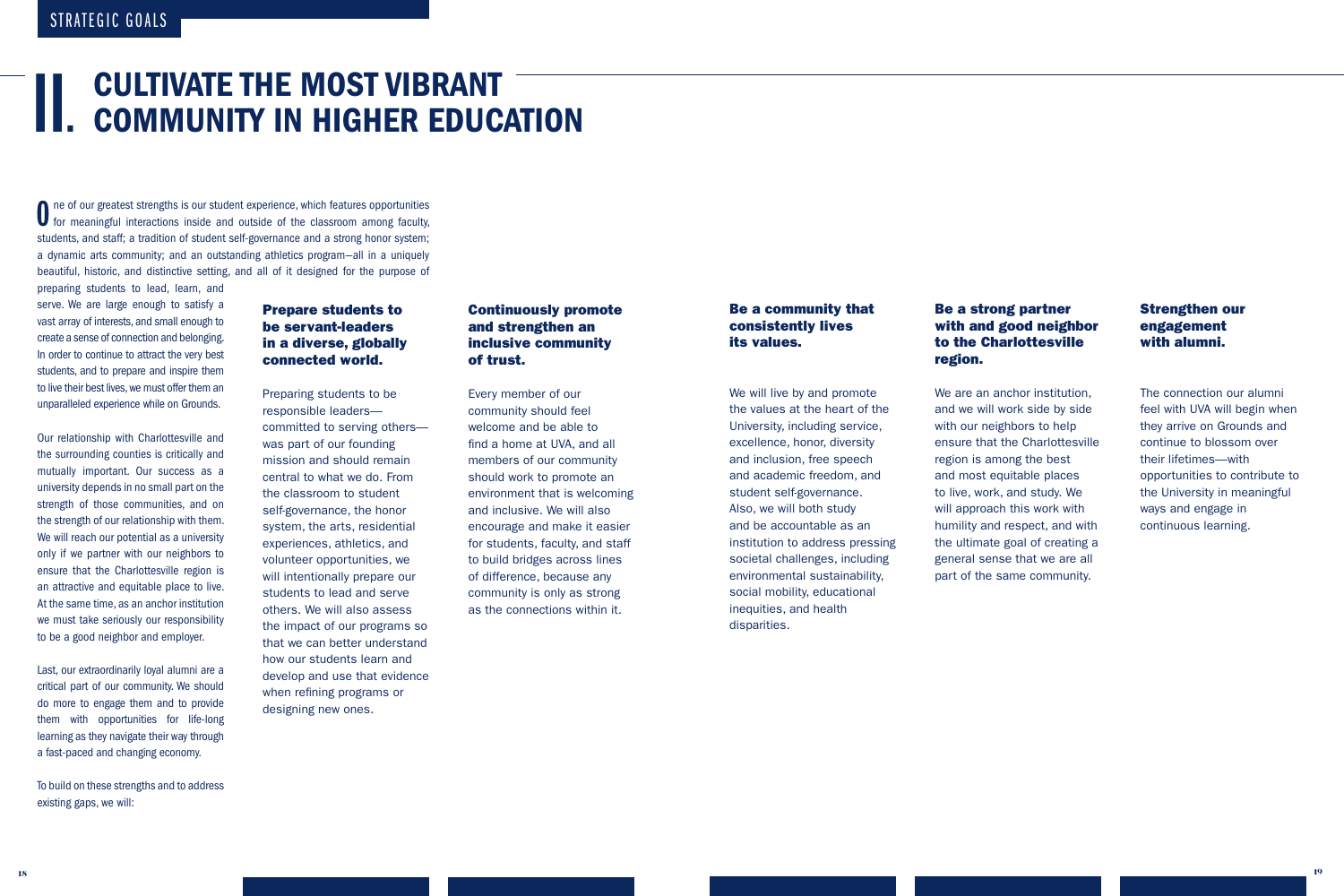# **III. ENABLE DISCOVERIES THAT<br>III. ENRICH AND IMPROVE LIVES**

 research output in recent years, we must we must recognize that research is of the world's most critical challenges. A s a major research university, we are<br>committed to pursuing the truth, s a major research university, we are wherever it might lead. While we have made great strides in increasing our intensify our efforts if we are to join the first rank of the nation's leading research universities. At the same time, becoming increasingly interdisciplinary, and for a good reason. Many of the most important challenges and opportunities cannot be confronted or seized by faculty working solely within their disciplines. In order to lead in research, we must improve our research infrastructure, make it easier for faculty to work together, and focus particular attention on addressing some

 our teaching. Discovery is also not confned to the realm of research. Great learning experiences also involve moments of discovery, which enrich the lives of our students. The idea of learning as an opportunity for discovery should guide how we approach

To achieve these aims, we will:

### Enable faculty and students to work across traditional boundaries.

Addressing our most pressing challenges and unlocking our most significant opportunities requires working across traditional boundaries. All universities express interest in interdisciplinary work, but few have fgured out how best to promote it. We will strive to be a leader in this regard by creating the incentives and opportunities necessary to help faculty and students work across departments, schools, and disciplines including by improving our research infrastructure and providing more common space for interdisciplinary collaborations.

### Become an international leader in several distinct and critical areas of research.

An institution of our size cannot tackle all of the world's challenges, and a failure to focus on some key areas will reduce our chances of making a significant contribution. We will focus on areas of research that will shape our world over the next decade and where we can be a leader. Each area will draw together faculty and students from across the University.

### Shed new light on enduring and profound questions.

The liberal arts—made up of the humanities, basic sciences, the arts, and social sciences—are a vital part of the University and will remain so. A commitment to discovering the truth, regardless of its material value, will remain at the core of the University. In addition, preparing students to be ethical citizen-leaders requires exposure to questions of value, beauty, history, ethics, and the nature of the physical world—and experience debating those questions in a civil and respectful way.

### Approach all learning as an opportunity for discovery.

The best learning experiences—whether inside or outside of the classroom, on Grounds or off—create a sense of discovery. Faculty will help students learn in engaging and innovative ways about the past, themselves, and the world around them. Students will also have opportunities to discover even more through research partnerships, internships, and international experiences.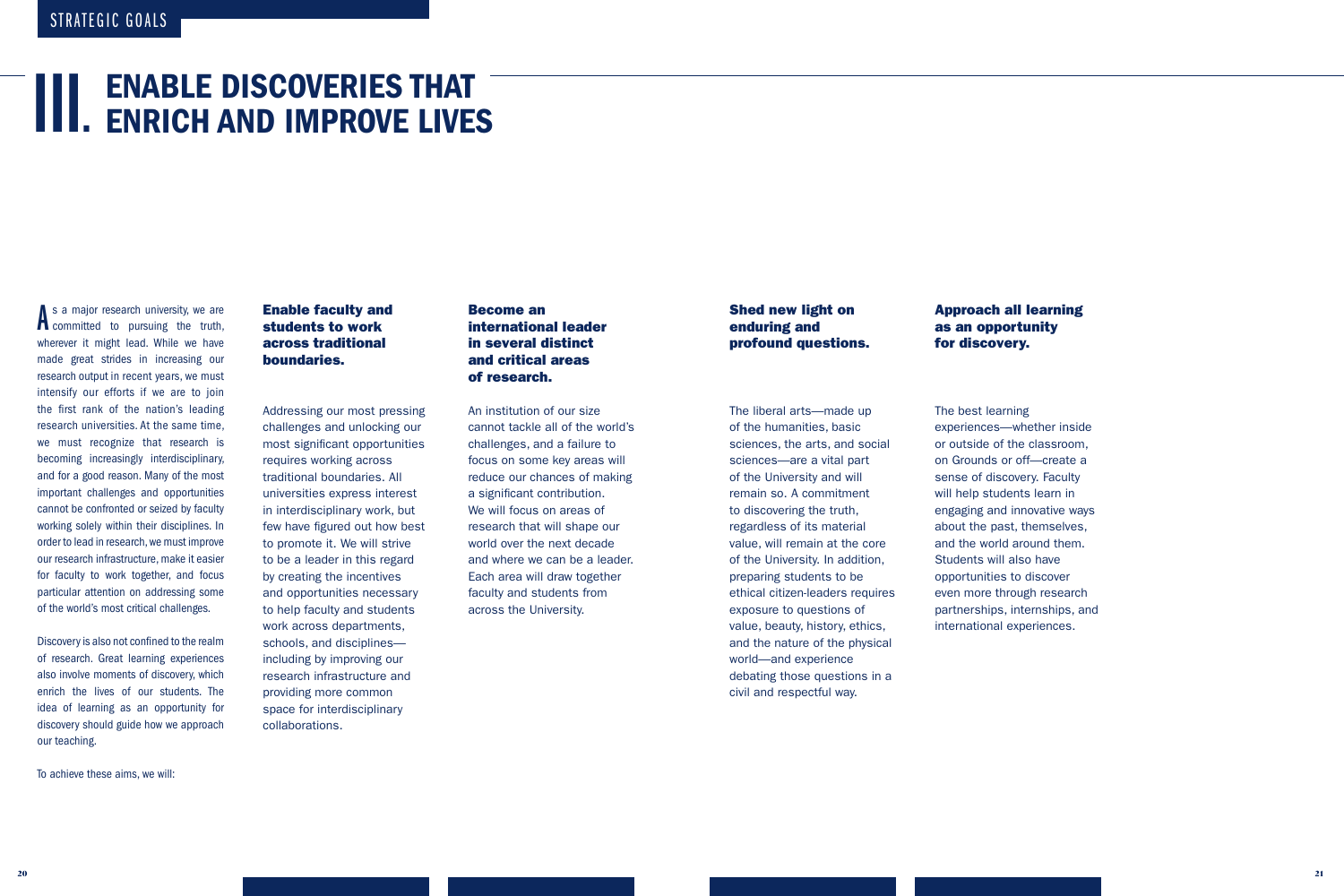# **IV. MAKE UVA SYNONYMOUS**

 and beyond. W hen this University was founded,<br>
Its primary mission was to prepare students to become citizen-leaders who would serve our fledgling democracy. The vision was imperfect, of course, as it included only white males as participants in this project. But the core idea—that UVA exists to serve the public—remains both relevant and compelling. In an era of increasing skepticism about the contributions of universities, we will rededicate ourselves to the original animating purpose of the University and look for ways to better serve our community, the Commonwealth,

To do so, we will:

### Offer one of the best values in higher education.

As a service to the Commonwealth and beyond, we will remain not simply one of the best universities in the country, but also one of the best values in higher education. We will equip our students with the knowledge, skills, and habits of mind that will enable them to pursue meaningful and productive careers, including securing their first jobs after graduation. Whether they intend to start a business or non-profit, discover a cure for a disease or pen a novel, teach children or care for senior citizens, our graduates should be ready to contribute not just to their own well-being but to the greater good. We will also remain outstanding stewards of public funding.

### Provide outstanding and accessible health care.

The University Health System, a vital component of the University, provides significant clinical service to the Charlottesville region, the Commonwealth, and beyond. We will work to maintain the highest quality of care for patients and to increase accessibility for our community members, as described more fully in the Health System's strategic plan. We will also collaborate across Grounds on cuttingedge research and on innovative education that will advance clinical care, improve population health and well-being, reduce health disparities, and help prepare the health care workforce of the future.

### Offer accessible and affordable educational programs to those beyond our Grounds.

Our obligations to the Commonwealth, the nation, and the world extend beyond the bounds of our own community. We will create additional educational opportunities, both in person and virtually, that address critical needs in the Commonwealth and beyond.

### Lead economic development through academic discovery and entrepreneurship.

We will serve the Commonwealth, the nation, and the world by forging partnerships with government and the private sector, making it easier for faculty and students to commercialize their academic discoveries and intellectual property.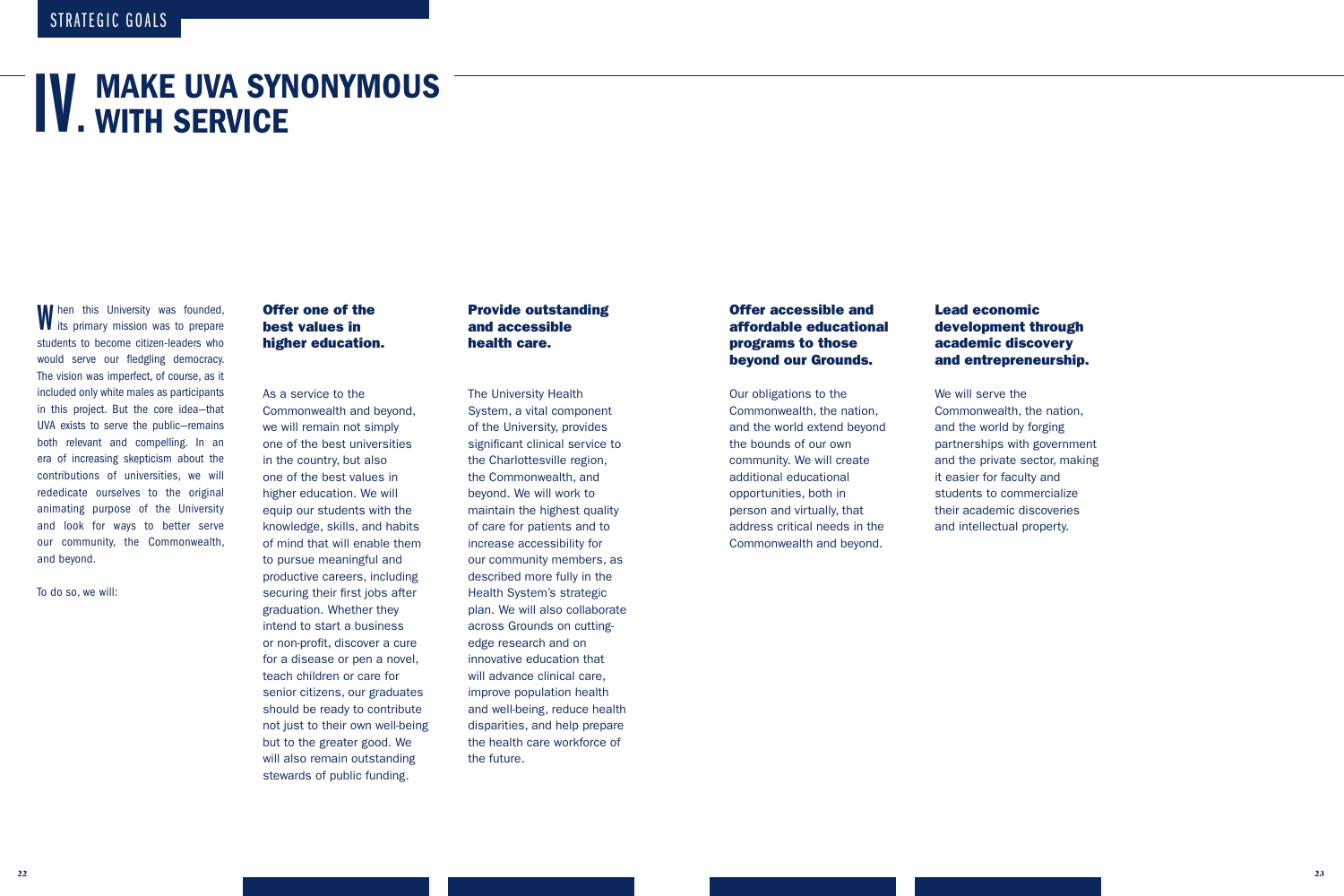

# Key Initiatives

 evolve and we learn more. The initiatives are linked by I n support of the goals articulated, we have identified I ten key initiatives to help achieve them. These initiatives are listed separately from the goals because many of the initiatives advance multiple goals. While the foundational goals will remain firm, the initiatives themselves are hypotheses to be tested and may be modifed over time. In this sense, the strategic plan is a living document, subject to change as conditions the foundational belief that we will be both a great and good university if we attract and support exceptionally talented and diverse students, faculty, and staff; if we encourage and enable creative collaborations across Grounds and beyond; and if we live our values by being of service to others and by being a good neighbor to the Charlottesville region.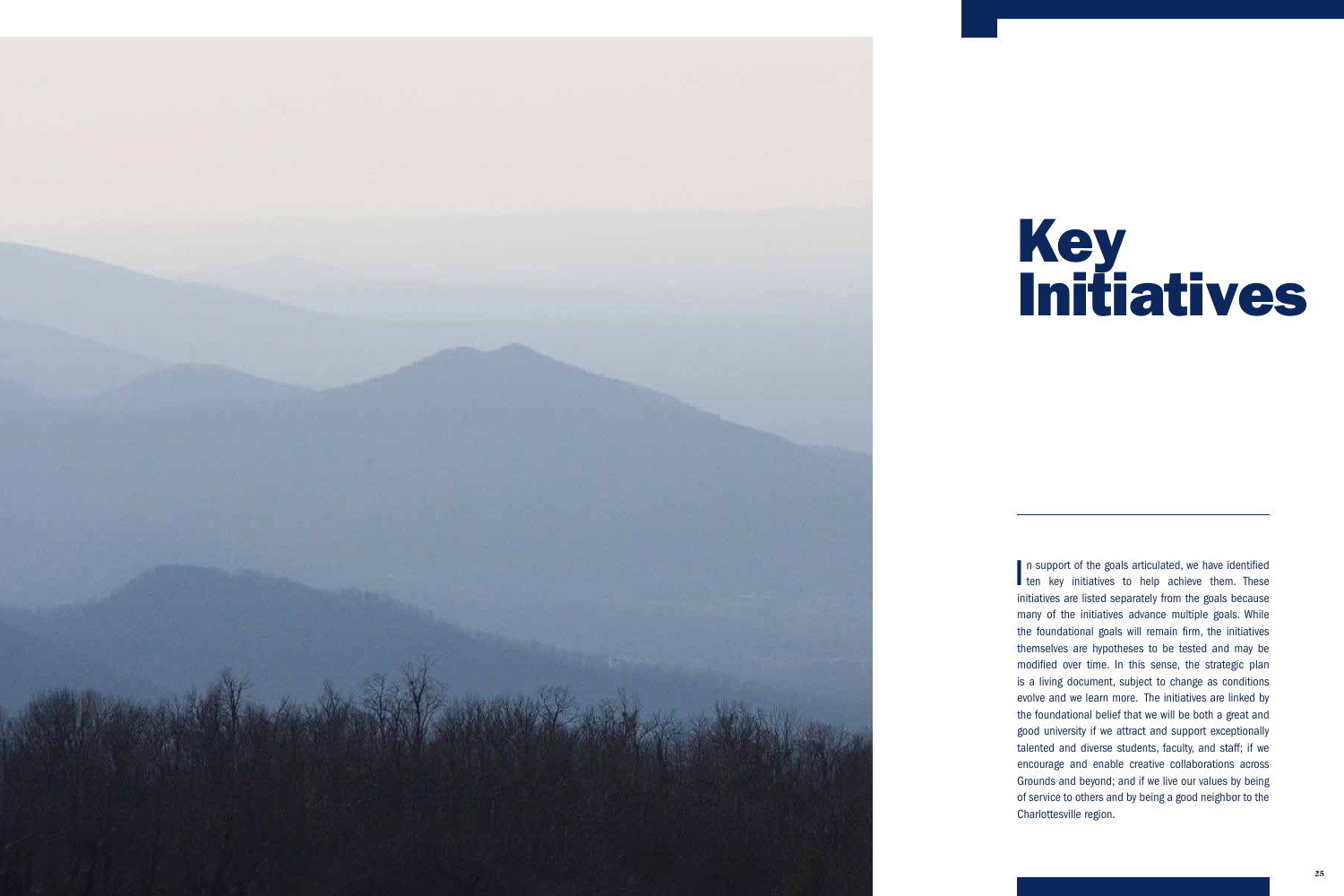This initiative will expand the existing Bicentennial Professorships and create new cluster and "Targets of Opportunity" hiring programs, which will help us recruit the very best researchers, teachers, and mentors to the University of Virginia and will especially strengthen our capabilities in strategic priority areas. These faculty will be diverse by every measure because that is critical to recruiting and retaining an outstanding faculty. We will also provide faculty the tools and support they need to take advantage of the latest developments in pedagogy, including experiential and online delivery. We will recruit talented and diverse doctoral students and post-doctoral fellows to develop future scholars and teachers, enhance our research and teaching, and help recruit and retain faculty. And we will include post-doctoral fellows in an expanded PhD-Plus program, designed to prepare academics to become infuential professionals in a diverse array of sectors and fields.

Over the past decade, AccessUVA has transformed the University by helping us attract outstanding, diverse students, regardless of means. SuccessUVA will go even further significantly expanding our financial aid program to enable more low- and middle-income students to attend the University. We will work to attract more first-generation and underrepresented students. We will also work to ensure that all students receive the advising and support that they need to thrive on Grounds and beyond. Toward these ends, we will improve our advising, construct a new Health and Wellness Center to provide care for and promote the well-being of our students, build a new Contemplative Sciences Center to foster resilience, and create an expanded Multicultural Student Center to support programming for our increasingly diverse student body.

> *First,* we will continue to make strategic investments in research infrastructure and will substantially upgrade Alderman Library.

**First,** we will establish a series of residential communities that will house all first- and second-year students on Grounds and provide ways for third- and fourth-year students to stay connected to their residential communities. Providing students a meaningful opportunity to live and learn together in a diverse and inclusive community will help prepare them to live and lead in an increasingly diverse world.

### 2. Citizen-Leaders for the 21st Century

**Second,** we will enable our undergraduate students to develop the knowledge, perspective, experience, and skills necessary to lead in a globally connected world by providing them with an opportunity to have at least one international experience before they graduate.

**Second,** we will focus on a discrete set of pressing challenges and opportunities that require collaboration across disciplines and schools and where UVA can be an international leader in important fields of research. We have identified five priority areas that represent major societal challenges and opportunities and draw on our existing strengths: Democracy, Environmental Resilience and Sustainability, Precision Medicine, the Brain and Neuroscience, and Digital Technology and Society. In each area, we will take a coordinated approach through institutes, centers, and labs to amplify the impact of our faculty's work, and we will recruit and support doctoral and post-doctoral fellows who will partner with faculty.

Our ultimate aim for our students is to prepare them to be productive servant-leaders in a diverse, globally connected world, regardless of their careers or professions. Toward this end, we will build on existing programs and experiences inside and outside the classroom in three ways. stronger. To help us move from prominent to preeminent in research, our approach will

### 4. Pathways to Research Preeminence

Collectively, our research productivity, quality, and impact are strong but could be even be three-fold.

**Third,** we will create a Catalyst Fund that will provide seed funding to help launch and grow research initiatives. Preference will be given to applications that involve collaboration across disciplines and schools.

**Third,** as a public institution, we have a particular commitment to preparing students for a life of public service, broadly defned to capture the myriad ways in which our alumni can and do serve, regardless of their chosen professions or careers. We will defne the competencies necessary to pursue public service and identify both curricular and co-curricular opportunities for professional, graduate, and undergraduate students to meet those competencies. We will create and coordinate other opportunities, inside and outside of the classroom, to expose our students to a wide range of possibilities in public service. Also, we will explore the feasibility of creating a loan-forgiveness program for undergraduate students who enter public service.

### SuccessUVA 3. Third-Century Faculty Initiative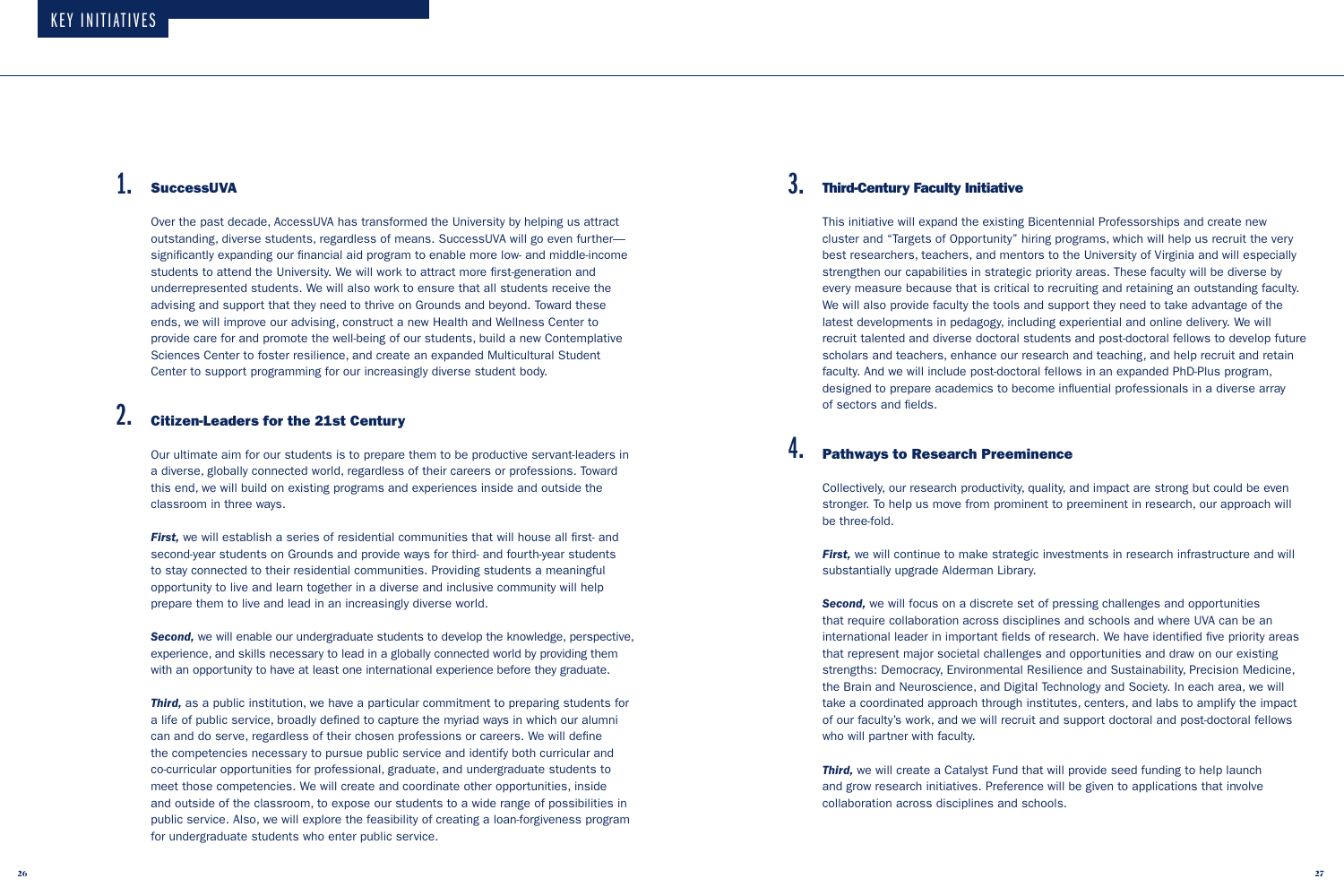We cannot achieve our aspirations unless we have a talented and fulfilled University The parcel of land at the corner of Emmet Street and Ivy Road provides an creation of an inclusive and supportive environment, in which staff are recognized discoveries. We will use the 14-acre site to create three interrelated nexuses as integral to the success of our mission. We will also build on existing leadership Creativity, Democracy, and Discovery—designed to encourage cross-disciplinary

### $6.$  Good Neighbor Program

staff. We will prioritize the recruitment and retention of a diverse workforce and the unprecedented opportunity to enhance our community and encourage cross-disciplinary programs and develop robust career paths across the University. endeavors involving people from across Grounds and beyond, in an active and engaging environment. The Creativity nexus, if we receive sufficient philanthropic support, will be anchored by a new performing arts center. The Democracy nexus may be anchored by the Batten School and/or space for centers and initiatives related to the study of democracy. The Discovery nexus may be anchored by the new School of Data Science In partnership with our neighbors in Charlottesville and surrounding counties, we will **and search** and space for cutting-edge interdisciplinary research. Open Grounds will be designed with all due humility, with our community partners to address key challenges, including visitors to our Grounds. Toward that end, we will build a new hotel and conference center

work toward being a just and sustainable community. We will work collaboratively, and to be welcoming to members of the UVA community, the surrounding communities, and housing, living wages, local educational opportunities, and access to health care. We will to house visitors and serve as a convening space. set ambitious sustainability goals and develop a realistic plan to meet them, including an improved transportation system. To make it easier for our neighbors to interact with **19. School of Data Science**<br>the University, we will create a community engagement office in an easily accessible location in town.

To position the University as a leader in 21st century research, we will establish a School of Data Science. The school will be based on a foundation of collaboration—a "School Without Walls," specifcally intended to leverage the power of data across all disciplines by helping integrate data science across our Grounds. Many faculty will have As the world evolves, people across the Commonwealth of Virginia and the nation will **interact acrops** joint appointments; the school will have outposts across Grounds; and faculty outside advancement. We will greatly expand educational opportunities, both in person and school. The school will begin with a residence-based master's degree but plans to add a online, for working adults in the Commonwealth and beyond—especially the 1.1 million certificate program for undergraduates, an undergraduate degree, a Ph.D., and an online

### **Bachelor's Completion and Certificate Programs**

bachelor's completion program and provide a high-quality, easily accessible, have increased needs for developing skills to help them prepare for new jobs or career of the school will have the opportunity to receive fellowships to spend time at the Virginians who have some college credits but have not yet received a degree. Through master master's degree. our many schools, we will continue to address these needs and will develop a central portal through which people can discover our diverse offerings, including our own portal through which people can discover our diverse offerings, including our own<br>staff seeking to gain additional skills and knowledge for career advancement at UVA. **10. Broadening Our Horizons** Through our School of Continuing and Professional Studies, we will scale our and affordable education. **Example 20** and affordable education. **Example 20 and affordable education** and developing new partnerships.

### $5.$  Cultivating Staff Success  $8.$  Open Grounds at Emmet-Ivy

Northern Virginia provides a significant opportunity to increase our impact by growing Anchored by our business, engineering, and data science schools, the emerging grounds in Rosslyn will offer graduate and professional degree programs and certifcates in high demand fields. The emerging grounds at the INOVA site in Fairfax offers a rare opportunity to launch health-related research and academic programming in partnership with an urban medical center and in the context of a large population center.